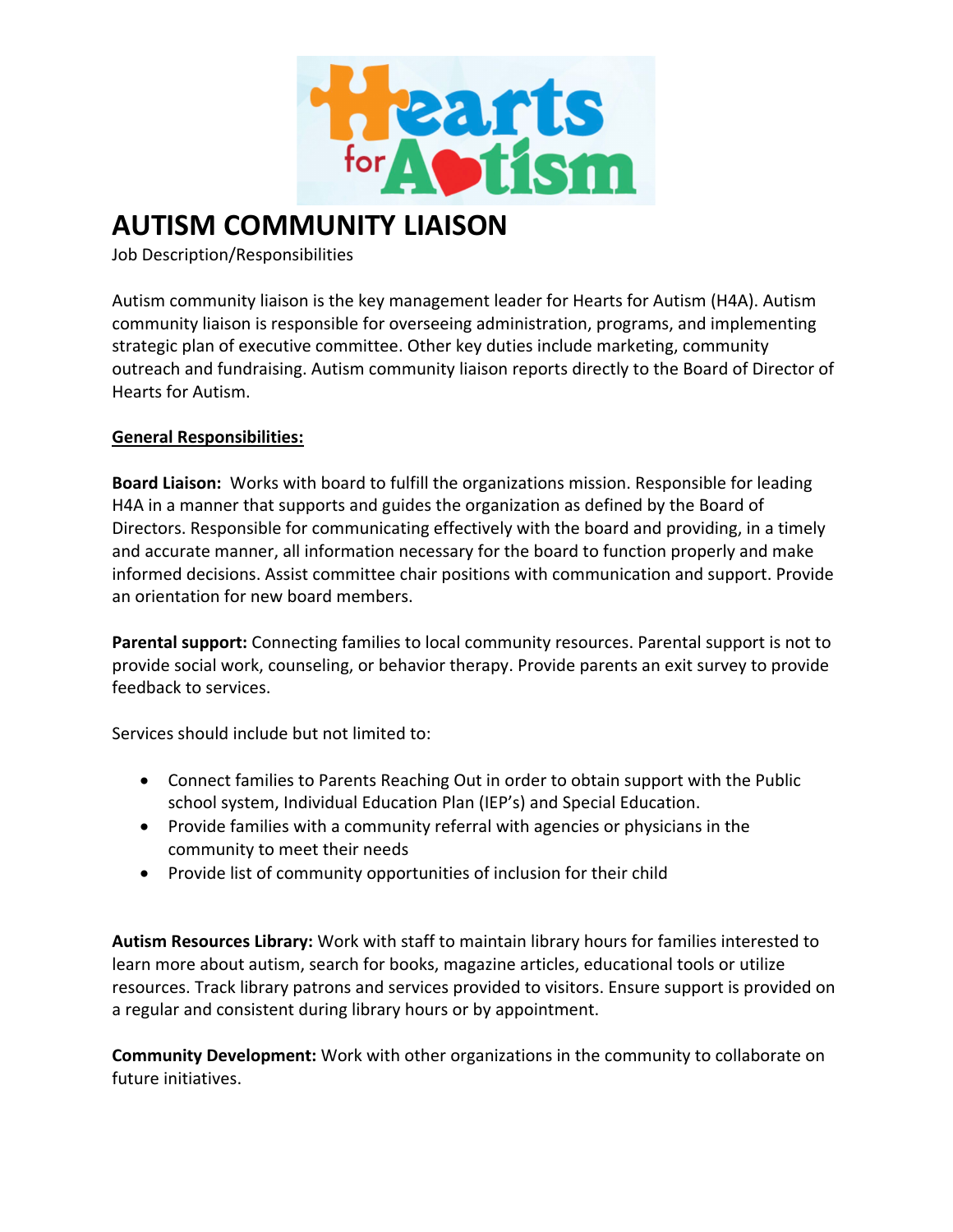

# **Job Responsibilities**:

- Social Media:
	- o Update calendar on H4A website, Facebook, IG and other platforms as needed.
	- o Social media posting of relevant content 2 x a week
	- o Quarterly Newsletter
	- o Media relations with local newspaper
- Parental support
	- o Connect with referrals within 2 business days
	- o Contact with families within 2 business days
	- o Monitor family's journey and provide feedback to referrals
- Reporting
	- o Parent visits/journey
	- o Donor log
	- o Library visits/log
	- o Maintain parent log